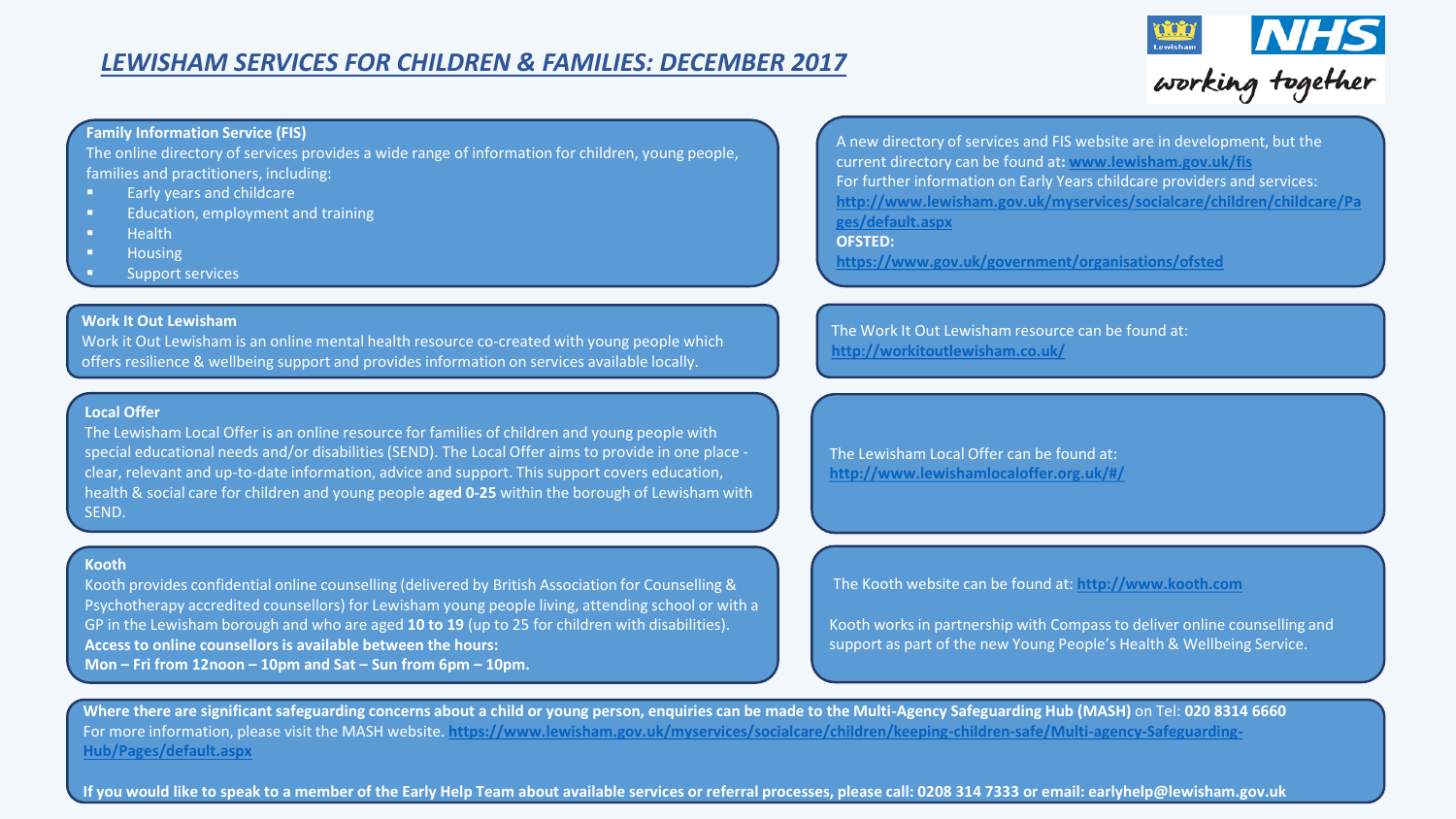

| <b>AREA</b> | <b>SERVICE</b>                                                                                                                                                                                                                                                                                                                                                                                                                                                                                                                                                                                                                                                                                                        | <b>CONTACT</b>                                                                                                                                                                                                                                                                                                                                                                                                                                                                                                                                                                                                                                                                                                                                                                                                                                                                                                                                                                                                                                                                                                                                                                                                                                                                                                                                                                                                                                                                                                                                                  |
|-------------|-----------------------------------------------------------------------------------------------------------------------------------------------------------------------------------------------------------------------------------------------------------------------------------------------------------------------------------------------------------------------------------------------------------------------------------------------------------------------------------------------------------------------------------------------------------------------------------------------------------------------------------------------------------------------------------------------------------------------|-----------------------------------------------------------------------------------------------------------------------------------------------------------------------------------------------------------------------------------------------------------------------------------------------------------------------------------------------------------------------------------------------------------------------------------------------------------------------------------------------------------------------------------------------------------------------------------------------------------------------------------------------------------------------------------------------------------------------------------------------------------------------------------------------------------------------------------------------------------------------------------------------------------------------------------------------------------------------------------------------------------------------------------------------------------------------------------------------------------------------------------------------------------------------------------------------------------------------------------------------------------------------------------------------------------------------------------------------------------------------------------------------------------------------------------------------------------------------------------------------------------------------------------------------------------------|
| $0 - 5$     | <b>Children &amp; Family Centres</b><br>Children & Family Centres provide a<br>consistent offer of activities and support to<br>children and families across the borough,<br>including:<br><b>EYFS focused early education</b><br>п<br>sessions for children aged 0-4 (e.g.<br>Stay & Play)<br>Health-themed sessions, such as<br>п<br>breast-feeding groups<br>Evidence-based parenting and<br>п<br>relationship programmes<br><b>Family support</b><br>٠<br><b>Adult Education and JobCentre Plus</b><br>п<br><b>services</b><br>Information, advice and signposting<br>п<br>to other services<br>Children and Family Centres work with<br>children and young people from 0-19<br>years, with a focus on 0-5 years. | Children and Family Centre services in Lewisham are delivered by three providers: Pre-School Learning Alliance (PSLA) in<br>partnership with Clyde Nursery School (providing services across the borough, Downderry Children & Family Centre (in<br>Area 3) and Kelvin Grove and Eliot Bank Children & Family Centre (in Area 4).<br>Area 1 Children & Family Centres / Delivery Sites<br>Area 2 Children & Family Centres / Delivery Sites<br>Beecroft Garden Children & Family Centre: Beecroft<br>• Clyde Children & Family Centre: Alverton Street, SE8<br>Road, SE4 2BS<br>5NH<br>Evelyn Centre: Grove Street, SE8 3PZ<br>Ladywell Children & Family Centre: 30 Rushey<br>• Honor Oak Old Depot: St Norbert Road, SE4 2HL<br>Mead, SE4 1JJ<br>Area 4 Children & Family Centres / Delivery Sites<br>Area 3 Children & Family Centres / Delivery Sites<br>Bellingham Children & Family Centre: 109<br>Downderry Children & Family Centre: Shroffold<br>Road, BR1 5PD<br>Randlesdown Road, SE6 3HB<br>Lewisham Opportunity Pre-School: 103 Boundfield<br>• Kelvin Grove and Elliot Bank Children & Family<br>Road, SE6 1PF<br>Centres: Kirkdale, SE26 6BB (Kelvin Grove) and<br>Marvels Lane Children & Family Centre (interim):<br>65 Riddons Road, Grove Park, SE12 9RA<br>Thorpewood Avenue, SE26 4BU (Elliot Bank)<br>Torridon Community Library: 103 Torridon Road,<br>• The New Generation Youth Centre (TNG) - C&FC<br><b>SE6 1RQ</b><br>Toy Library & Resource Centre: 87 Boundfield<br>Delivery site: 111 Wells Park Road, SE26 6AD<br>Road, SE6 1PH |

There is now one single referral point for all family support work provided by Children & Family Centres: **[lewisham.secure@pre-school.org.uk.](mailto:lewisham.secure@pre-school.org.uk)**

- PSLA & Clyde can be contacted by telephone on **020 8692 3653**
- 

• Kelvin Grove and Elliot Bank can be contacted by telephone on 020 8613 0172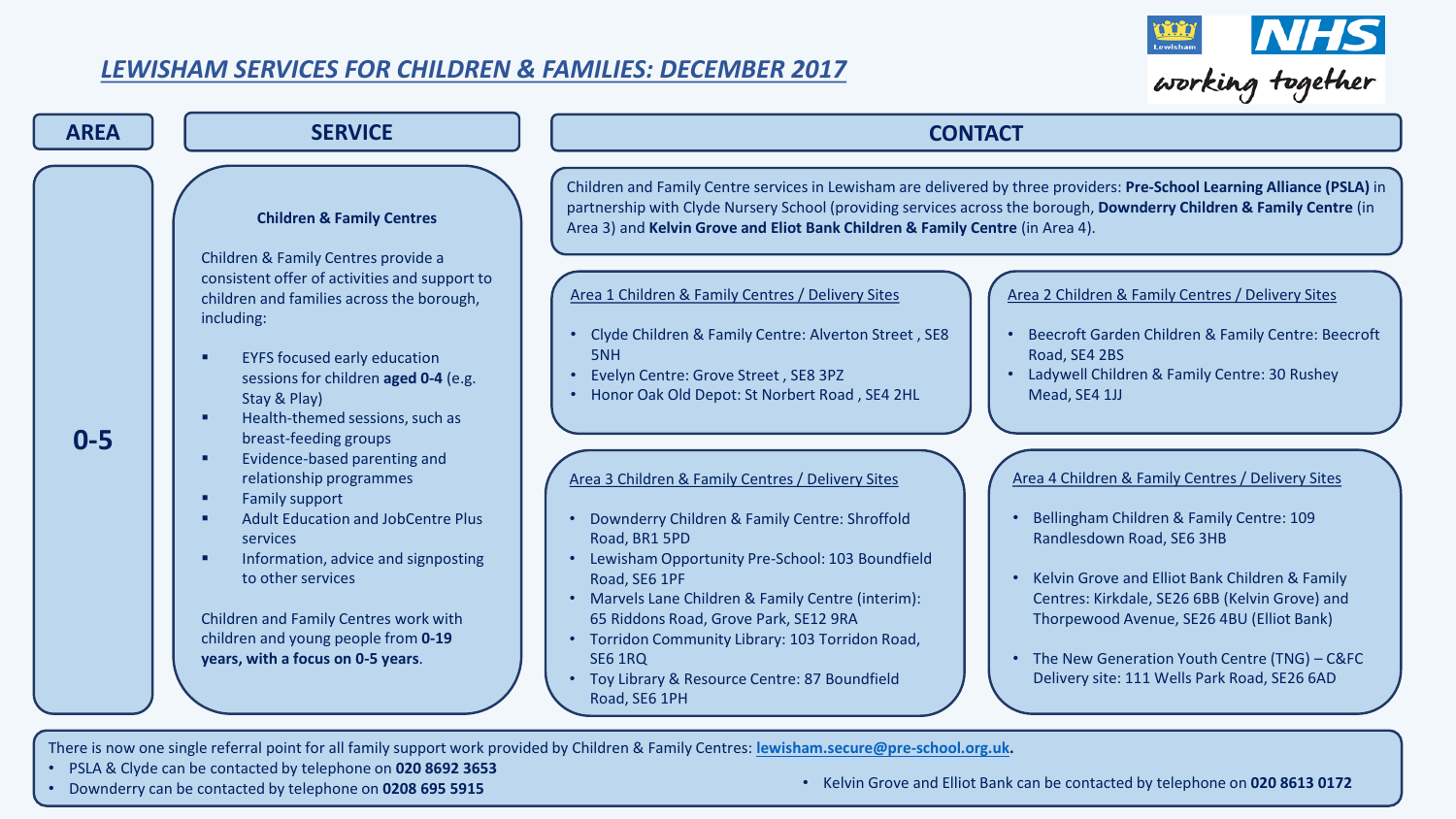

| <b>AREA</b> | <b>SERVICE</b>                                                                                                                                                                                                                                                                                                                                                                                                                                                                                                                                                                                       | <b>CONTACT</b>                                                                                                                                                                                                                                                                                                                                                                                                                                                                                                                                                                                                                                                                                                                                                                                                                                                                                                                                                                                                                                                                                                                                                                                                                                                                                                                                                                                                                                          |
|-------------|------------------------------------------------------------------------------------------------------------------------------------------------------------------------------------------------------------------------------------------------------------------------------------------------------------------------------------------------------------------------------------------------------------------------------------------------------------------------------------------------------------------------------------------------------------------------------------------------------|---------------------------------------------------------------------------------------------------------------------------------------------------------------------------------------------------------------------------------------------------------------------------------------------------------------------------------------------------------------------------------------------------------------------------------------------------------------------------------------------------------------------------------------------------------------------------------------------------------------------------------------------------------------------------------------------------------------------------------------------------------------------------------------------------------------------------------------------------------------------------------------------------------------------------------------------------------------------------------------------------------------------------------------------------------------------------------------------------------------------------------------------------------------------------------------------------------------------------------------------------------------------------------------------------------------------------------------------------------------------------------------------------------------------------------------------------------|
| $0-5$       | <b>Health Visiting &amp; Family Nurse</b><br>Partnership<br>The Health Visiting service provides help<br>and support on parenting, health and<br>development issues to all families in the<br>borough with children aged 0-5 years as<br>well as specific advice on subjects such as<br>breastfeeding and postnatal depression.<br>The Family Nurse Partnership (FNP)<br>provides a home visiting service to support<br>young first time mothers (aged 19 years<br>and under, and up to 22 for those with<br>additional vulnerabilities) from early<br>pregnancy until their child is two years old. | The Health Visiting Service and Family Nurse Partnership are delivered by Lewisham and Greenwich NHS Trust.<br>A single contact point is provided by the Health Visitor admin hub:<br>Phone: 020 3049 1873<br>Email: Lewishamhealthvisitors@nhs.net<br><b>Area 2 Health Visiting Teams</b><br><b>Area 1 Health Visiting Teams</b><br>Wards covered: Blackheath, Ladywell, Lee<br>Wards covered: Brockley, Evelyn, New Cross, Telegraph Hill<br>Green, Lewisham Central<br>• Waldron Health Centre<br>Lee Health Centre<br>$\bullet$<br>Amersham Vale, SE14 6LD<br>2 Handen Road, SE12 8NP<br>Email: LH.hv-WaldronTeam@nhs.net<br>Email: LH.hv-lee@nhs.net<br>• Honor Oak Health Centre<br>20 Turnham Road, SE4 2HH<br><b>Area 4 Health Visiting Teams</b><br>Email: LH.hv-honoroak@nhs.net<br>Wards covered: Bellingham, Crofton<br>Park, Forest Hill, Perry Vale, Sydenham<br><b>Bellingham Children and Family</b><br><b>Area 3 Health Visiting Teams</b><br>Wards covered: Catford South, Downham, Grove Park, Rushey<br>Centre<br>109a Randlesdown Road, SE6 3HB<br>Green, Whitefoot<br>Email: LH.hv-jenner@nhs.net<br>Downham Health & Leisure Centre<br>$\bullet$<br>· Sydenham Green Health Centre<br>7-9 Moorside Rd, Bromley BR1 5EP<br>26 Holmshaw Close, SE26 4TH<br>More information about the Health Visiting service can be found on Lewisham & Greenwich NHS Trust's website:<br>https://www.lewishamandgreenwich.nhs.uk/health-visiting |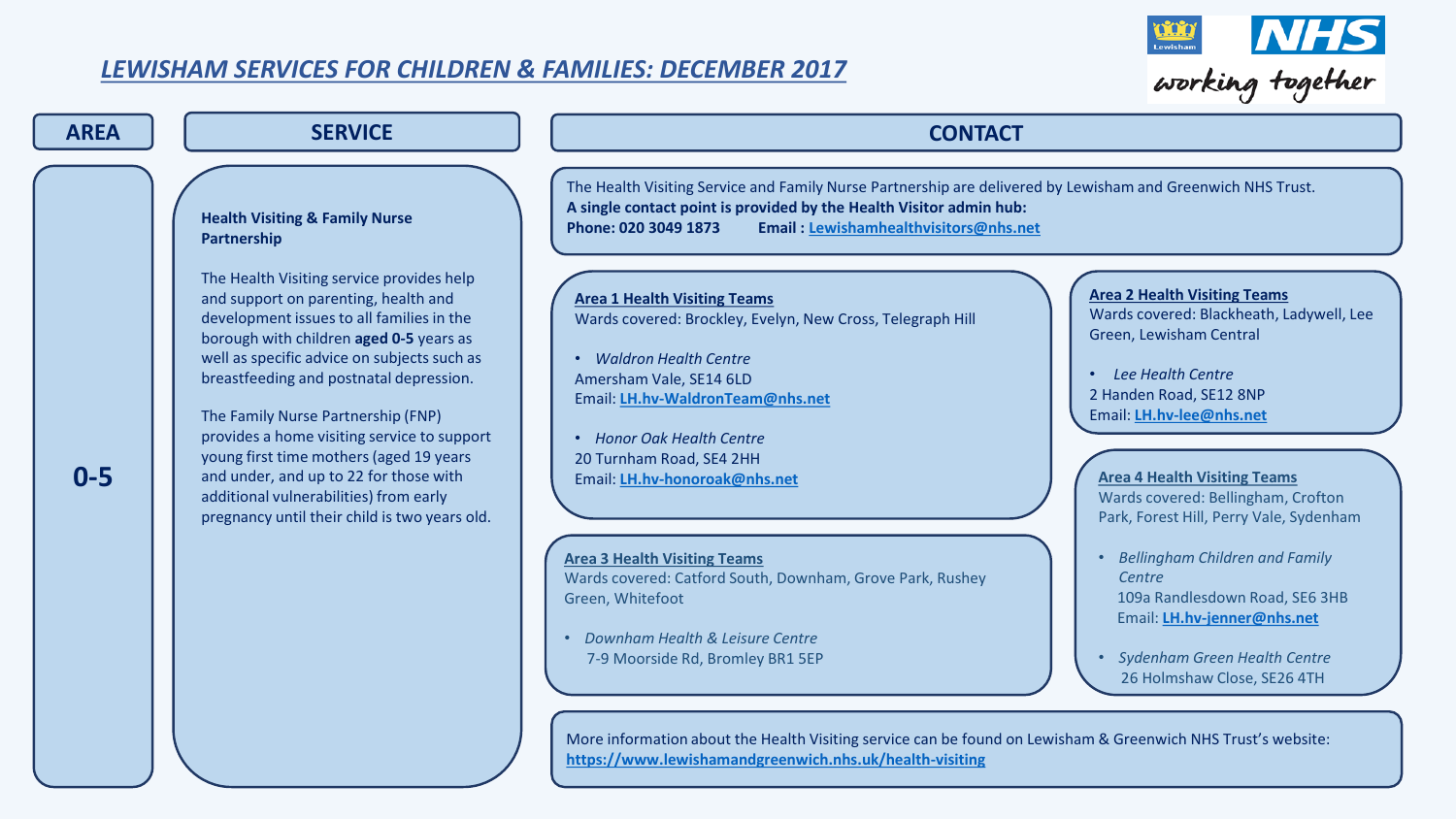

| <b>AREA</b>                             | <b>SERVICE</b>                                                                                                                                                                                                                                                                                                                                                                                                                                                                                                                                                                                                                                                                                                                                                                                                                                                 | <b>CONTACT</b>                                                                                                                                                                                                                                                                                                                                                                                                                                             |
|-----------------------------------------|----------------------------------------------------------------------------------------------------------------------------------------------------------------------------------------------------------------------------------------------------------------------------------------------------------------------------------------------------------------------------------------------------------------------------------------------------------------------------------------------------------------------------------------------------------------------------------------------------------------------------------------------------------------------------------------------------------------------------------------------------------------------------------------------------------------------------------------------------------------|------------------------------------------------------------------------------------------------------------------------------------------------------------------------------------------------------------------------------------------------------------------------------------------------------------------------------------------------------------------------------------------------------------------------------------------------------------|
| <b>Health &amp;</b><br><b>Wellbeing</b> | <b>School Health Service</b><br>The School Health Service works across all<br>schools in Lewisham, providing:<br>• School entry health assessments, vision<br>& hearing screening and weight & height<br>checks<br>• Care plan support for children entering<br>school with health care needs (ongoing<br>support to the child and school is<br>provided by the Children's Community<br><b>Nursing Team)</b><br>• School-age immunisations in line with<br>the NHS England programme<br>Weight management and education<br>$\bullet$<br>programme, in partnership with MyTime<br>Active<br>• Support for home schooled children aged<br>5-12yrs in years 1-7<br>• Safeguarding support for all school-aged<br>children with a comprehensive service to<br>support children and families where<br>there is a child subject to a CIN or child<br>protection plan | Healthcare and other professionals can contact the School Health Service via:<br>Name: Jackie Jackson (School Nurse Team Manager)<br>Tel: 0203 049 1701<br>Email: jackiej.jackson@nhs.net<br>Hours: Monday to Friday 9am - 5pm<br>More information about the School Health Service (including contact details for individual teams)<br>can be found on Lewisham & Greenwich NHS Trust's website:<br>https://www.lewishamandgreenwich.nhs.uk/school-nursing |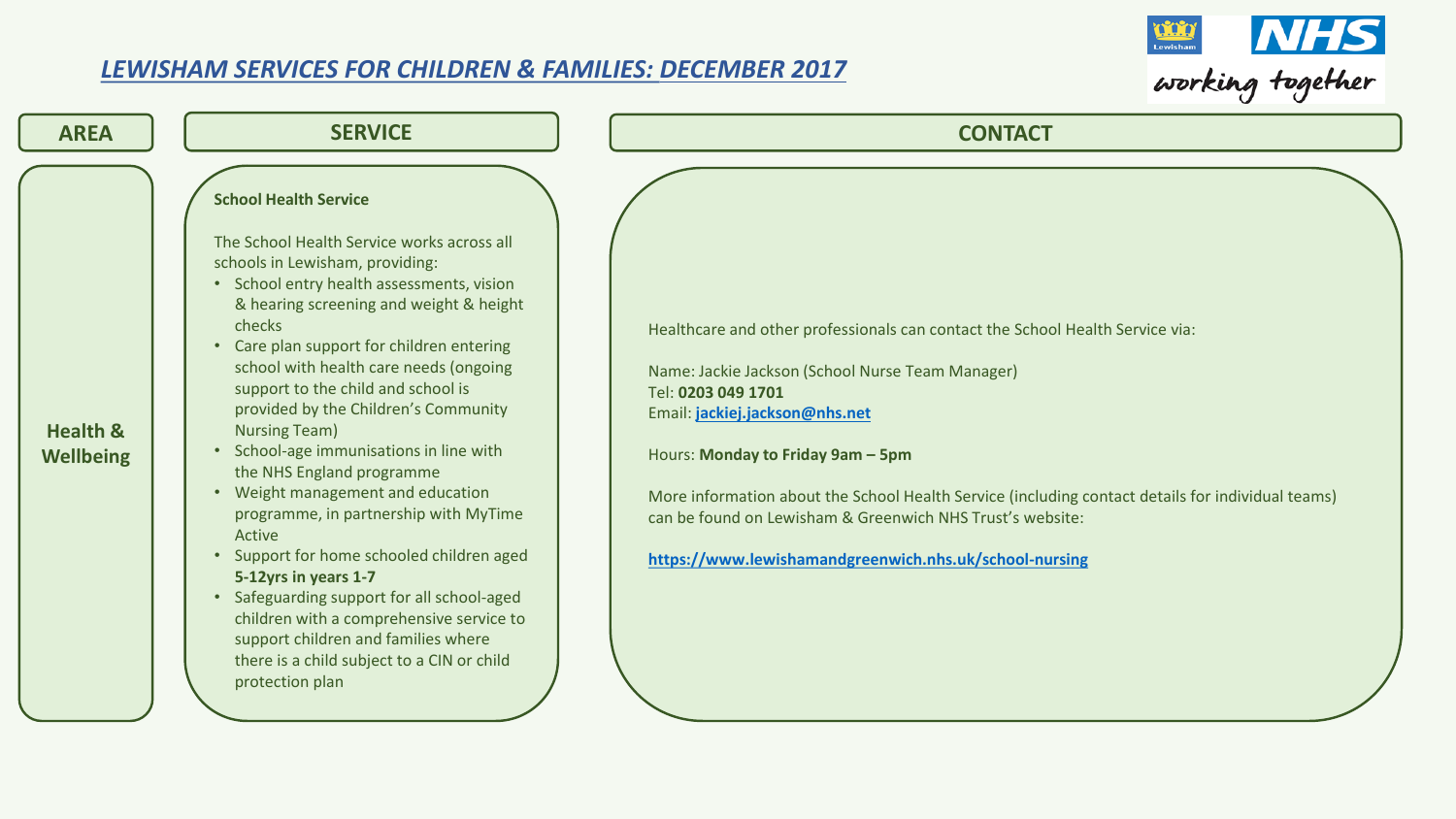

| <b>AREA</b>                             | <b>SERVICE</b>                                                                                                                                                                                                                                                                                                                                                                                                                                                                                                                                                                                                                                                                                                                                                                                                                                                                                                                                                                                                                                                                    | <b>CONTACT</b>                                                                                                                                                                                                                                                                                                                                                                                                               |
|-----------------------------------------|-----------------------------------------------------------------------------------------------------------------------------------------------------------------------------------------------------------------------------------------------------------------------------------------------------------------------------------------------------------------------------------------------------------------------------------------------------------------------------------------------------------------------------------------------------------------------------------------------------------------------------------------------------------------------------------------------------------------------------------------------------------------------------------------------------------------------------------------------------------------------------------------------------------------------------------------------------------------------------------------------------------------------------------------------------------------------------------|------------------------------------------------------------------------------------------------------------------------------------------------------------------------------------------------------------------------------------------------------------------------------------------------------------------------------------------------------------------------------------------------------------------------------|
| <b>Health &amp;</b><br><b>Wellbeing</b> | <b>Young People's Health &amp; Wellbeing Service</b><br>The Young People's Health & Wellbeing Service is<br>an integrated and accessible service for 10-19<br>year olds (up to 25 for young people with<br>additional needs). The service is focused on<br>reducing the occurrence and impact of the three<br>main risks for ill-health in teenagers - substance<br>misuse, risky sexual behaviour and emotional<br>wellbeing. It offers a range of support, including:<br>1:1 sessions, group activities,<br>screening/assessments and clinical<br>interventions<br>An assertive outreach in schools and youth<br>о<br>centres, consisting of health & wellbeing<br>drop-in sessions and a mobile sexual health<br>service (offering advice, information and<br>self-help resources)<br>Substance misuse advice, support and<br>management<br>Online counselling and support service (in<br>п<br>partnership with Kooth), plus online referral<br>facilities for young people and professionals<br>and a single point of contact for partners<br>(e.g. schools, GPs, CAMHS, YOS) | The Young People's Health and Wellbeing service (YPHWS) is delivered by Compass<br>Anu Paul - Service Manager<br>Email: anu.paul@compass-uk.org<br>Tel: 0208 690 3020<br>Secure Email: <b>Iwhs@compass-uk.org</b><br>lewisham.hws@compassuk.cjsm.net<br>compass.ihws@nhs.net<br>Location: The Hub, 38-39 Winslade Way, Catford SE6 4JU<br>Online Counselling Service and online information forums<br>Website: www.Kooth.com |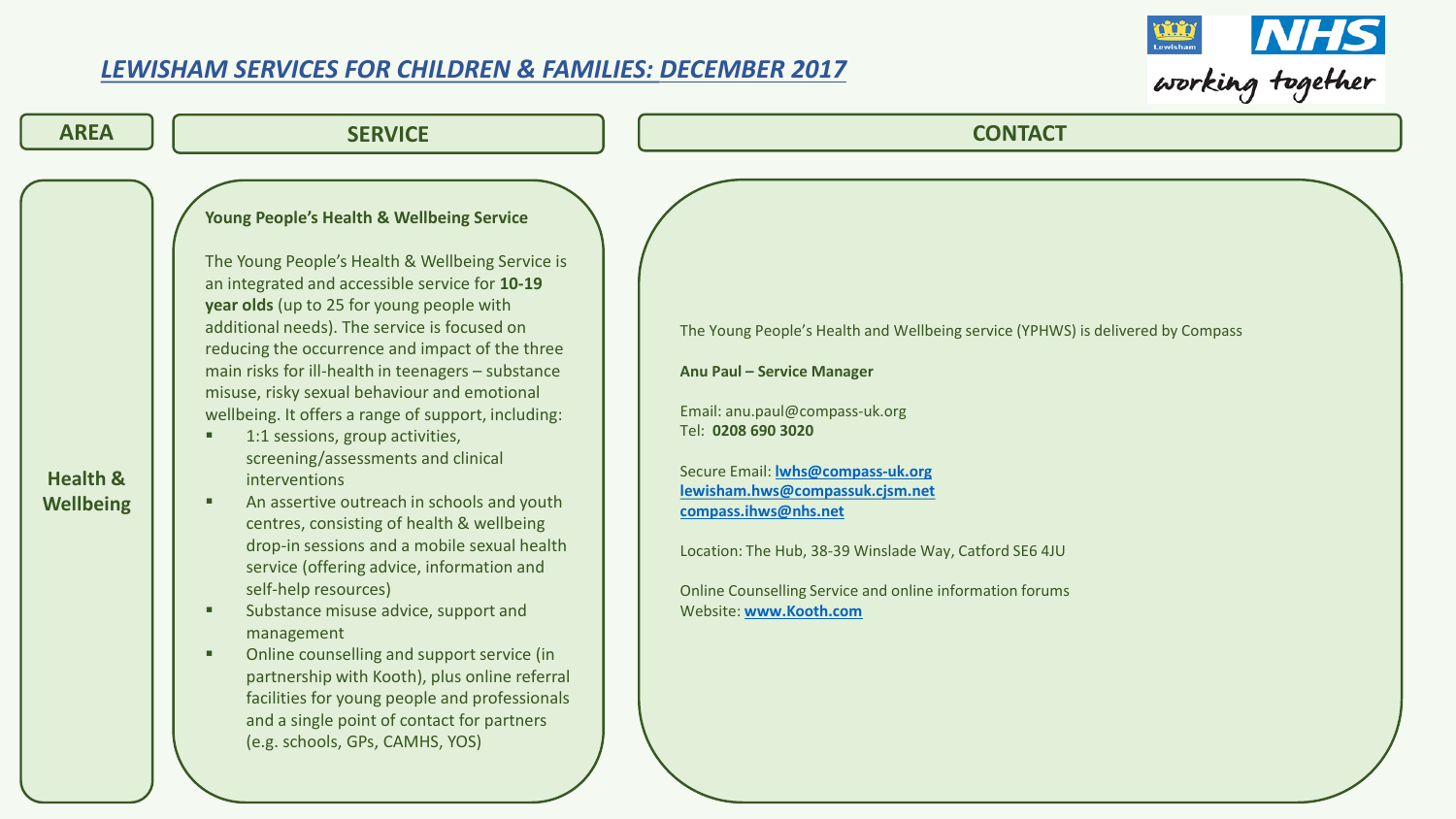$\bigcap$ 



| <b>AREA</b>         | <b>SERVICE</b>                                                                                                                                                                                                                                                                                 | <b>CONTACT</b>                                                                                                                                                                                                                                                                                                                  |
|---------------------|------------------------------------------------------------------------------------------------------------------------------------------------------------------------------------------------------------------------------------------------------------------------------------------------|---------------------------------------------------------------------------------------------------------------------------------------------------------------------------------------------------------------------------------------------------------------------------------------------------------------------------------|
| <b>Health &amp;</b> | <b>GPs</b><br>GPs deal with a whole range of health problems.<br>They also provide health education, offer advice<br>on smoking and diet, run clinics, give vaccinations<br>and carry out simple surgical operations.<br><b>Community health services for children in</b><br>Lewisham include: | A list of all GP surgeries in Lewisham can be found at:<br>http://www.lewishamccg.nhs.uk/your-health/Pages/GP-surgeries-in-Lewisham-.aspx<br>In addition, there is one GP-led health centre in Lewisham which also provides a walk-in centre:<br><b>Waldron Health Centre,</b><br>Amersham Vale, SE14 6LD<br>Tel: 0203 049 2370 |
| <b>Wellbeing</b>    | <b>Community Paediatricians</b><br>The community paediatric service addresses the<br>developmental needs of children and young<br>people and their families; especially those<br>children and families in vulnerable groups e.g.<br>children with disabilities.                                | <b>Community Paediatricians</b><br>If you have concerns about your child's development, it is advised that you speak with your<br>health visitor, your child's GP or their school, who will make a referral to the local Community<br>Paediatric Service, if appropriate.                                                       |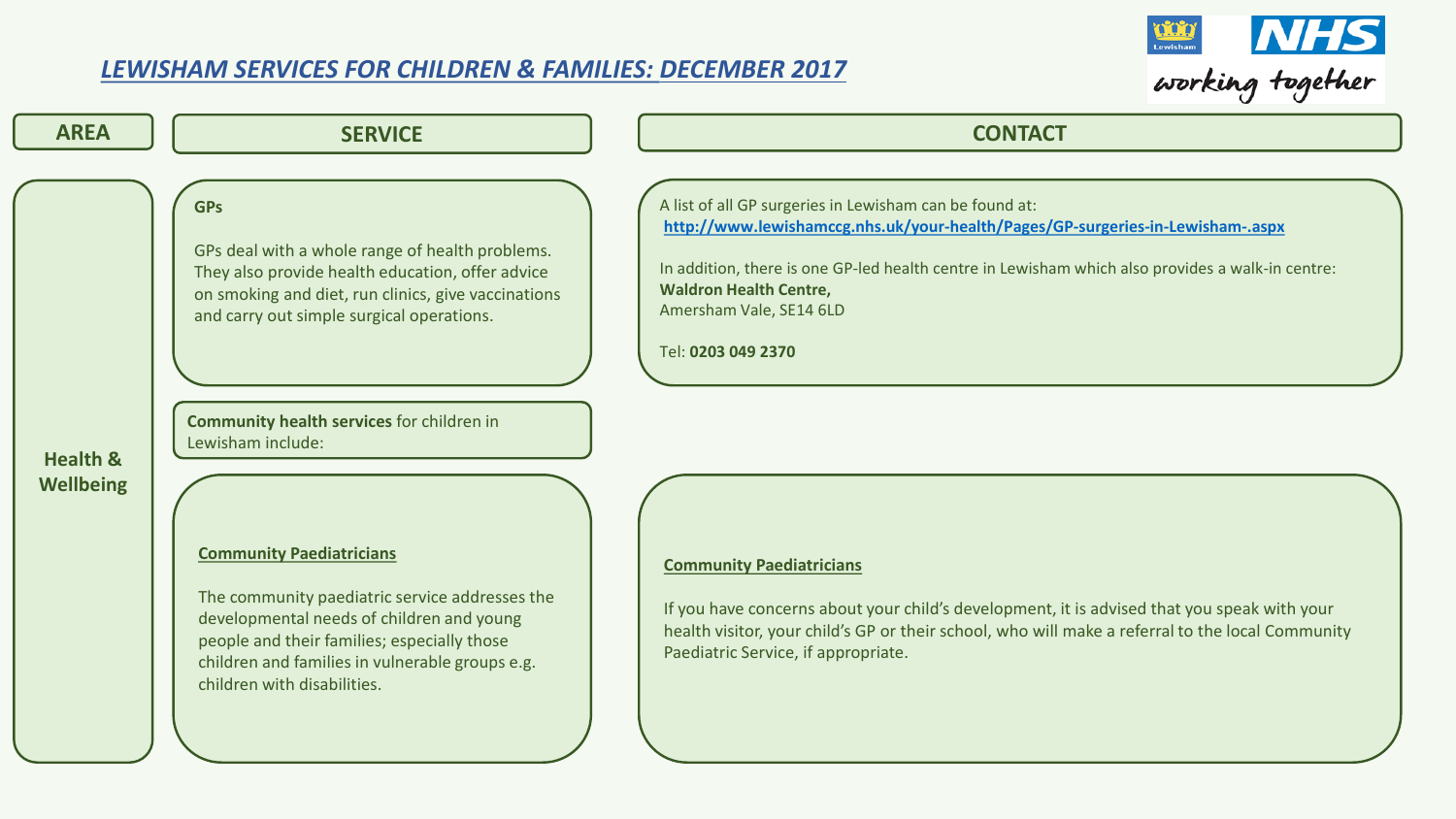

| <b>AREA</b>                             | <b>SERVICE</b>                                                                                                                                                                                                                                                                                                                                                                                                                                                                                                                                                                                                                                                                                                                                                                                                                                                                                                                                                                             | <b>CONTACT</b>                                                                                                                                                                                                                                                                                                                                                                                                                                                                                                                                                                                                                                                                                                                                                                                                                                                                                                                                                                                                                            |
|-----------------------------------------|--------------------------------------------------------------------------------------------------------------------------------------------------------------------------------------------------------------------------------------------------------------------------------------------------------------------------------------------------------------------------------------------------------------------------------------------------------------------------------------------------------------------------------------------------------------------------------------------------------------------------------------------------------------------------------------------------------------------------------------------------------------------------------------------------------------------------------------------------------------------------------------------------------------------------------------------------------------------------------------------|-------------------------------------------------------------------------------------------------------------------------------------------------------------------------------------------------------------------------------------------------------------------------------------------------------------------------------------------------------------------------------------------------------------------------------------------------------------------------------------------------------------------------------------------------------------------------------------------------------------------------------------------------------------------------------------------------------------------------------------------------------------------------------------------------------------------------------------------------------------------------------------------------------------------------------------------------------------------------------------------------------------------------------------------|
| <b>Health &amp;</b><br><b>Wellbeing</b> | Community health services for children in Lewisham include:<br><b>Nursing</b><br>The Children's Community Nursing Team provide caring and<br>specialist nursing care to children in their own homes and in<br>community settings (e.g. schools, nurseries & respite care<br>facilities), across Lewisham, Lambeth and Southwark<br><b>Therapies</b><br>The Children's Physiotherapy Service undertake<br>assessments, treatments and various interventions for<br>children and young people with neurological conditions and<br>related diagnoses, genetic abnormalities and those with a<br>neurological condition requiring post-operative<br>management.<br>The Children's Occupational Therapy Team undertake initial<br>assessments, reviews, group and individual intervention to<br>help children achieve the skills needed for home and school<br>independence.<br>The Children's Speech & Language Therapy Team work with<br>children and young people who have difficulties with | Referrals to the Children's Community Nursing Team can be made by anyone, including<br>hospital staff, GP's, community staff and parents. All children and young people referred<br>to the team must be registered with a GP in Lewisham, Lambeth or Southwark.<br>Tel: 020 3049 3780 Email LH.CCNT2@nhs.net<br>Referrals to the Children's Physiotherapy Service can be made by all health<br>professionals, including GP's, health visitors, and school nurses.<br>Tel: 0207 138 1310/1452<br>Referrals to the Children's Occupational Therapy Team can be made by anyone,<br>including hospital staff, GP's, community staff and parents.<br>Tel: 020 7138 1337<br>Parents/carers can make referrals to the Children's Speech & Language Therapy Team<br>by contacting the department or by coming to a drop-in clinic. Professionals can also<br>refer with parental permission.<br>Tel: 020 7138 1464<br>More information about community health services can be found at:<br>https://www.lewishamandgreenwich.nhs.uk/community-care |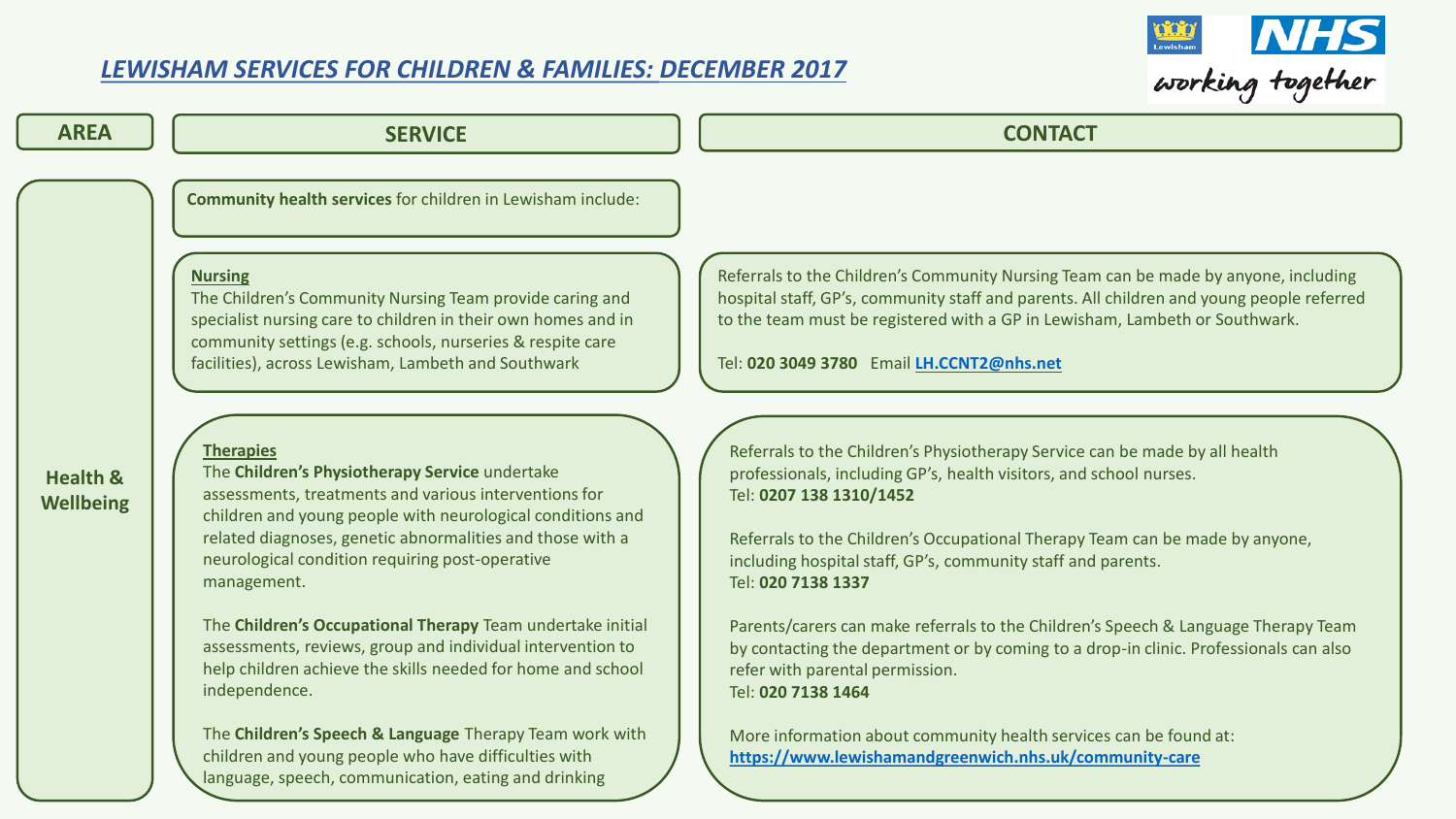

| <b>AREA</b>                             | <b>SERVICE</b>                                                                                                                                                                                                                                                                                                                                                                                                                                                                                                                                                                                                                                                                                                                                                                                                                                                                                                                                                                                                                  | <b>CONTACT</b>                                                                                                                                                                                                                                                                                                                                                                                                                                                                                                                                                                                                                                                                                                                                                                                                           |
|-----------------------------------------|---------------------------------------------------------------------------------------------------------------------------------------------------------------------------------------------------------------------------------------------------------------------------------------------------------------------------------------------------------------------------------------------------------------------------------------------------------------------------------------------------------------------------------------------------------------------------------------------------------------------------------------------------------------------------------------------------------------------------------------------------------------------------------------------------------------------------------------------------------------------------------------------------------------------------------------------------------------------------------------------------------------------------------|--------------------------------------------------------------------------------------------------------------------------------------------------------------------------------------------------------------------------------------------------------------------------------------------------------------------------------------------------------------------------------------------------------------------------------------------------------------------------------------------------------------------------------------------------------------------------------------------------------------------------------------------------------------------------------------------------------------------------------------------------------------------------------------------------------------------------|
| <b>Health &amp;</b><br><b>Wellbeing</b> | <b>Child and Adolescent Mental Health Services (CAMHS)</b><br><b>Community CAMHS</b><br>CAMHS are a specialised multi-disciplinary service, who<br>provide mental health interventions for more severe complex<br>or persistent mental health disorders for children and young<br>people up to age 18 (or up to 21 where a child is leaving care).<br>In Lewisham Community CAMHS are separated into six<br>specialist teams:<br>• ARTs (forensic)<br>LYPS (Emerging Psychosis)<br>SYMBOL (Children looked after)<br>Horizon (Generic referrals)<br>Neuro-Development (Disabilities)<br>$\bullet$<br>• Crisis Team (hospital admissions)<br><b>Eating Disorders</b><br>Where there is concern in relation to an eating disorder it is<br>advisable to complete medical investigations (blood, weight,<br>height etc.) via the GP.<br>If you would like to discuss concerns with a mental health<br>professional, please use the Eating Disorder Helpline, which is<br>open to parents / carers, young people and professionals. | If you have concerns about your child's mental health, it is advised that you<br>speak with your child's GP or school, who will make a referral to the local<br>CAMHS service, if appropriate.<br>If you are a professional that has concerns about a child's emotional / mental<br>health and you are unclear about the referral process, you are advised to<br>contact the CAMHS Duty Team at Kaleidoscope<br>Tel: 020 7138 1250.<br>For all queries relating to the Eating Disorder concerns, contact the Eating<br>Disorder Service (based at South London and Maudsley NHS Foundation Trust)<br>Tel: 020 3228 2545 - where clinical staff are available between Monday-Friday,<br><b>9am-6pm.</b><br>Young people and parents can make self-referrals using this phone line or by<br>visiting the following webpage |

open to parents / carers, young people and professionals. **Self-referrals can be made via telephone or via the website.**

*<https://www.national.slam.nhs.uk/services/camhs/camhs-eatingdisorders/>*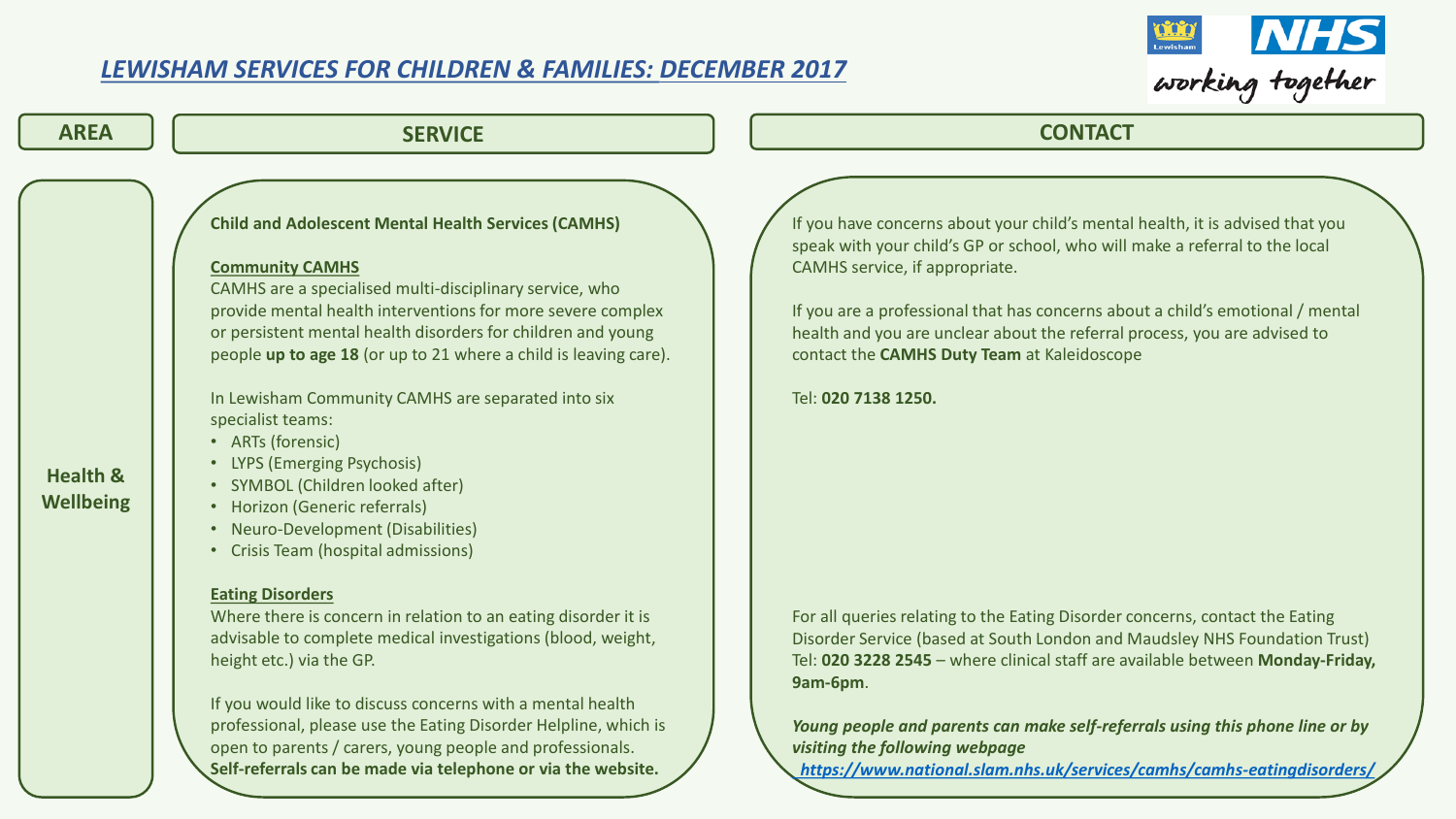

| <b>AREA</b>                                                      | <b>SERVICE</b>                                                                                                                                                                                                                                                                                                                                                                                                                                                                                                                                                                                            | <b>CONTACT</b>                                                                                                                                                                                                                                                                                                                                                                    |
|------------------------------------------------------------------|-----------------------------------------------------------------------------------------------------------------------------------------------------------------------------------------------------------------------------------------------------------------------------------------------------------------------------------------------------------------------------------------------------------------------------------------------------------------------------------------------------------------------------------------------------------------------------------------------------------|-----------------------------------------------------------------------------------------------------------------------------------------------------------------------------------------------------------------------------------------------------------------------------------------------------------------------------------------------------------------------------------|
| <b>Family</b><br><b>Support</b><br><b>Services</b>               | <b>The Family Support Service</b><br>The Family Support Service provides intensive,<br>practical support to families within their own home<br>via a 12 week intervention programme (followed by<br>a 10 week step-down period). Support is focused on<br>three evidence-based delivery approaches (Triple P<br>Level 4, Solution Focused Brief Therapy and Team<br>Parenting), which enable children and families to<br>build resilience, set achievable goals and develop<br>positive relationships.                                                                                                     | The Family Support Service Referrals to the Family Support Service are received via Early Help.<br>For more information, please call the Early Help Team on:<br>Tel: 0208 3147333 or email: earlyhelp@lewisham.gov.uk                                                                                                                                                             |
| <b>Crime &amp;</b><br>Anti-<br><b>Social</b><br><b>Behaviour</b> | <b>Youth Offending</b><br>The Youth Offending Service works with the<br>community and local agencies such as the police<br>and schools to help keep young people aged 10-17<br>out of trouble.<br><b>Functional Family Therapy</b><br>Provides intensive outreach family therapy for<br>young people and their families where the young<br>person (aged 10-17) has persistent and significant<br>conduct problems at home, school or in the<br>community - Eligible young people would be 'at<br>risk' of offending or offending; have problems with<br>substance misuse; and have anti-social behaviour. | The Youth Offending Service can be contacted via:<br>9 Holbeach Road, SE6 4TW<br>Tel: 020 8314 7474<br>Email: yos@lewisham.gov.uk<br>More information can be found at:<br>http://www.lewisham.gov.uk/inmyarea/publicsafety/youth-offending/Pages/default.aspx<br>To refer into the Functional Family Therapy Service, you must go through the YOS - see contact details<br>above. |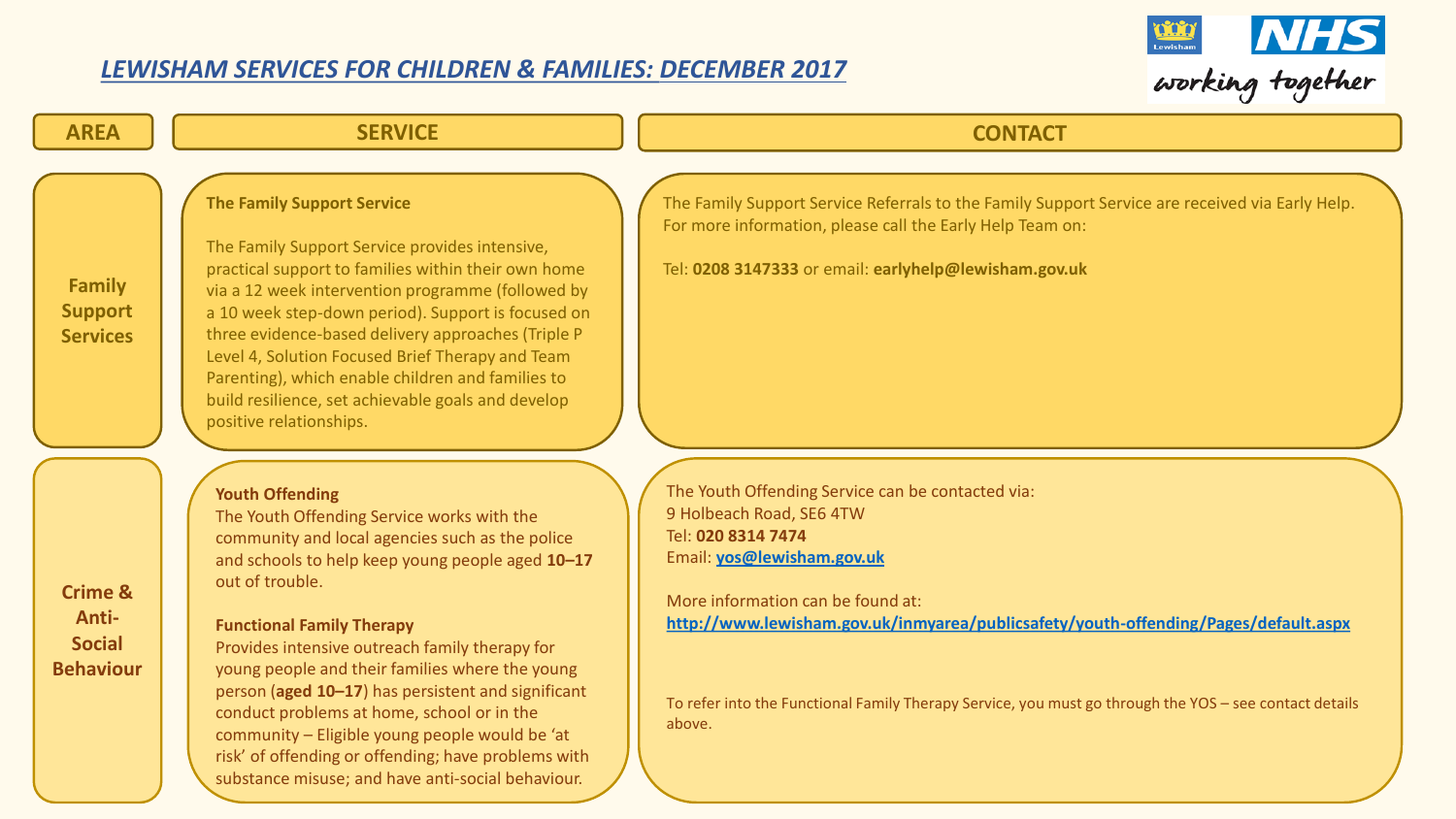

| <b>AREA</b>                                         | <b>SERVICE</b>                                                                                                                                                                                                       | <b>CONTACT</b>                                                                                                                                                                                                                                                                                                                                                                                                                                                                                                                                                                                                      |
|-----------------------------------------------------|----------------------------------------------------------------------------------------------------------------------------------------------------------------------------------------------------------------------|---------------------------------------------------------------------------------------------------------------------------------------------------------------------------------------------------------------------------------------------------------------------------------------------------------------------------------------------------------------------------------------------------------------------------------------------------------------------------------------------------------------------------------------------------------------------------------------------------------------------|
| <b>Activities</b><br>$\mathbf{g}$<br><b>Support</b> | <b>Youth Service</b><br>The service provides positive activities for all<br>young people, from 8-19 years (up to 25 for<br>young people with additional needs) including<br>youth centres and adventure playgrounds. | The Youth Service is provided by Youth First.<br>Tel: 020 8314 9543<br>Email: info@youthfirst.org.uk<br><b>Youth Clubs</b><br>• Woodpecker Youth Centre: 20 Woodpecker Road, New Cross SE14 6EU<br>Riverside Youth Centre: Grove Street, Deptford, SE8 3QQ<br>• Ladywell Youth Club: Ladywell Fields Park, Malyons Road, Ladywell, SE13 7XE<br>Honor Oak Youth Club: 50A Turnham Road, Brockley, SE4 2JD<br>Bellingham Gateway Youth & Community Centre: 185 Brookhowse Road, Bellingham, SE6<br>3TT<br>• The New Generation Youth Centre (TNG): 111 Wells Park Road, SE26 6AD (entrance in<br><b>Taylors Lane)</b> |
| for Young<br><b>People</b>                          | <b>Baseline Drop In Centre</b><br>Provides advice and support for young people not<br>in education, education and training (NEET), aged<br>16-18 years (or up to 25 for those with additional<br>needs)              | <b>Adventure Playgrounds (APG)</b><br>Deptford Adventure Playground: New King Street, Deptford, London, SE8 3HS<br>Honor Oak Adventure Playground: Turnham Road, Brockley, London, SE4 2HU<br>$\bullet$<br>Ladywell Adventure Playground: Ladywell Fields, Malyons Road, Ladywell, SE13 7XE<br>Home Park Adventure Playground: Winchfield Road, Sydenham, London, SE26 5TJ<br>Dumps Adventure Playground: Oakview Road, Bellingham, London, SE6 3QF<br><b>Baseline drop-in service</b>                                                                                                                              |

Opening hours: **Monday 2pm–5pm Tuesday to Friday 10am–5pm**

**<https://www.lewisham.gov.uk/young-people/Pages/Baseline-drop-in-service.aspx>**

Lewisham Library, 199 201 Lewisham High Street

SE13 6LG Tel: **020 8314 7549**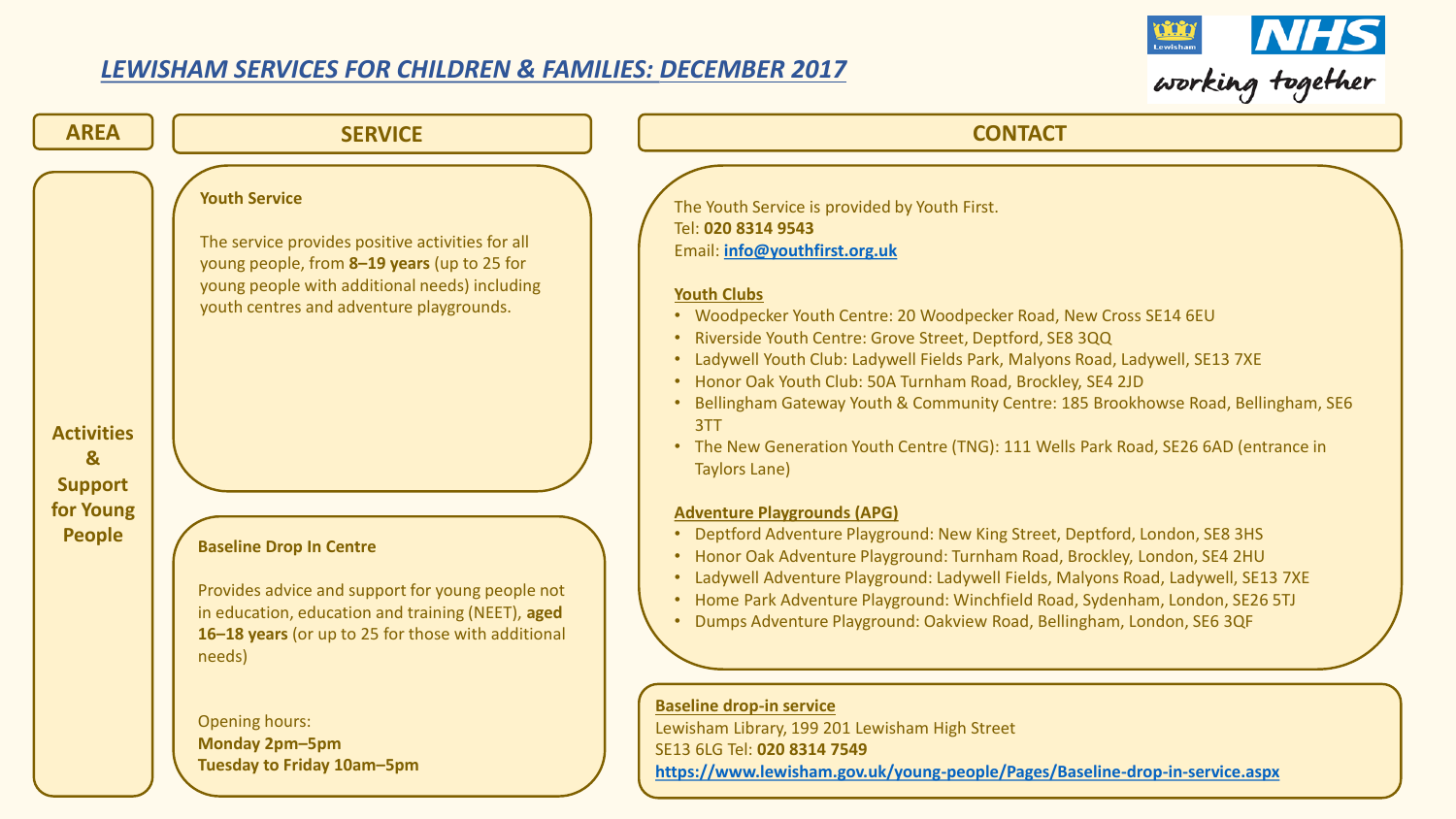

| <b>AREA</b>                                        | <b>SERVICE</b>                                                                                                                                                                                                                                                                                                                                                                                                                                                                                                                                                                                                                                                                                                                                            | <b>CONTACT</b>                                                                                                                                                                                                                                                                                                                                                                                                                                                                                                                                                                                                                                                                                                                                |
|----------------------------------------------------|-----------------------------------------------------------------------------------------------------------------------------------------------------------------------------------------------------------------------------------------------------------------------------------------------------------------------------------------------------------------------------------------------------------------------------------------------------------------------------------------------------------------------------------------------------------------------------------------------------------------------------------------------------------------------------------------------------------------------------------------------------------|-----------------------------------------------------------------------------------------------------------------------------------------------------------------------------------------------------------------------------------------------------------------------------------------------------------------------------------------------------------------------------------------------------------------------------------------------------------------------------------------------------------------------------------------------------------------------------------------------------------------------------------------------------------------------------------------------------------------------------------------------|
| <b>Family</b><br><b>Support</b><br><b>Services</b> | <b>Young Carers</b><br>All local authorities have a duty to assess young<br>carers 'on the appearance of need' (i.e. without<br>a 'request' having to be made). The Young<br>Carers Social Worker is based in Children's<br>Social Care and provides a range of advice &<br>support to young carers and their families, as<br>well as undertaking statutory assessments.<br>Additional support services for young carers in<br>Lewisham include:<br>• Carers Lewisham - advice, information,<br>support and respite for young carers aged<br>between 5-18 years<br>• Family Action - Young Carers' Family Support<br>Project offering holistic family intervention<br>to young carers aged 8-18 years and other<br>family members (12 week support model) | Professionals can contact the Young Carers Social Worker:<br><b>Name: Pearl Morene</b><br>Tel: 020 8314 3853<br>Email: pearl.morene@lewisham.gov.uk<br>Referrals for a young carer's assessment should be made via the MASH/Early Help process.<br>More information on services provided by Carers Lewisham and Family Action (including<br>how to make a referral) can be found at:<br>http://www.carerslewisham.org.uk/professionals/make-a-referral/<br><b>Carers Lewisham</b><br>Location: Waldram Place, Forest Hill, SE23 2LB<br>Tel: 020 8699 8686<br>Email: info@carerslewisham.org.uk<br><b>Family Action</b><br>Location: 219 Stanstead Road, Forest Hill, SE23 1HU<br>Tel: 020 8690 3636<br>Email: lewishambb@family-action.org.uk |